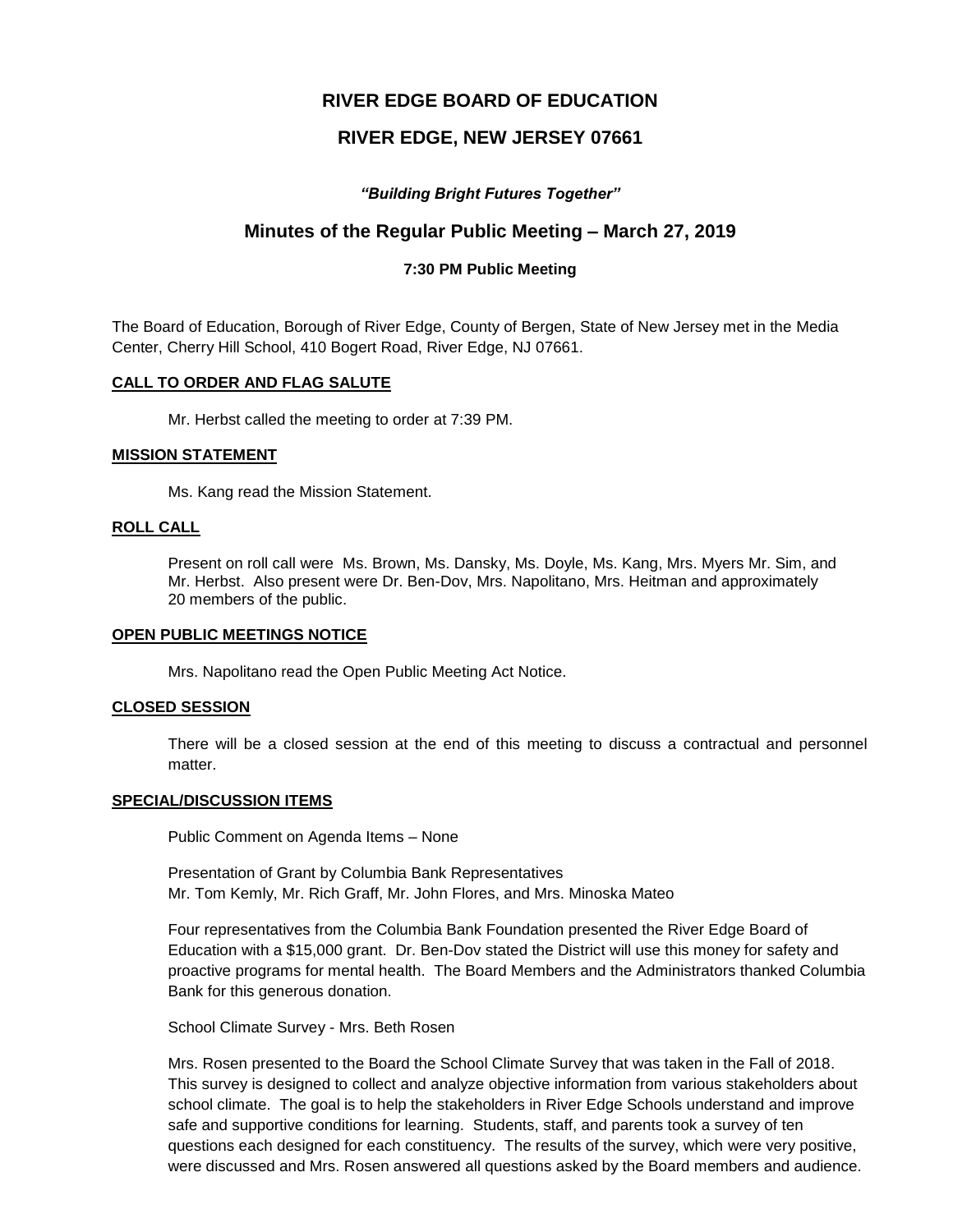Short term option to accommodate increased enrollment for the 2019-2020 school year

Dr. Ben-Dov stated we have explored many options for our short-term space challenges at Cherry Hill School and the Finance and Facilities Committee shared their recommendation. At the Finance and Facilities meeting they discussed the options and decided to eliminate the center area of the Cherry Hill School Library to create an additional classroom. This option allows for us to utilize our existing space. There are two options the board will need to discuss and decide on tonight. One option is for the classroom size to be 20'2 x 20'6 and the other is for the classroom size to be 24'5 x 20'6 with a window. The board discussed and decided on 24'5 x 20'6and to have a window in the classroom.

# **REPORTS**

# **SUPERINTENDENT**

Dr. Ben-Dov reported on the following:

- Our New Jersey Quality Single Accountability Continuum (NJQSAC) monitoring day was on Tuesday, February 26<sup>th</sup>. It is monitored by the State. They monitor everything that goes on in our school district. Different people worked with the Administrators on Curriculum and Instruction, Finance, Governance, Personnel, and Operations. They will send their findings to the Commissioner and then in approximately two months we will get our results. We did get fantastic verbal feedback and the monitors were very pleased overall. Dr. Ben-Dov thanked all the staff that was involved with preparing for QSAC. She stated everyone worked very hard.
- The Board needs to make a decision tonight on the 2018-2019 school year calendar. There are three unused emergency closing/snow days that need to be given back. Dr. Ben-Dov suggested completing the school year on Friday, June 21<sup>st</sup> with one session day for that day and giving back Monday, June  $24^{th}$  and Friday, June  $25^{th}$ . She also suggested extending the Memorial Day Weekend with having off on either Friday, May 24<sup>th</sup> or Tuesday, May 28<sup>th</sup>. The Board had a discussion and agreed on ending the school year on June 21 $^{\rm st}$  and eliminating Friday, May  $24<sup>th</sup>$ . A letter and revised calendar will go home to the parents tomorrow.
- Dr. Ben-Dov reported on a HIB Incident. The potential HIB was reported by a parent of a Fifth Grade student at Cherry Hill School on March 18<sup>th</sup>. There were several incidents reported of verbal, racial comments and physical abuse against the victim by another student. These incidents occurred from November 2018 through March 2019. A huge effort was made to conduct the investigation and it was found to be a HIB. The families were notified and action against the students took place. The consequences were sessions with the Pupil Assistance Counselor, separation of students for the remainder of the school year, writing of an essay condemning racial remarks and describing the impact of the victim, writing a letter of apology, detentions, and parent conferences. There will be a resolution on the next agenda to affirm this decision.
- State testing is approaching. The schedule for New Jersey Student Learning Standard Assessment (NJSLSA) for ELA and Math is: grades 3 and 4 April 29<sup>th</sup> through May 3<sup>rd</sup>, grades 5 and 6 May 6<sup>th</sup> through May 10th. Science, Fifth Grade only, on May14th and May 15<sup>th</sup>.
- We are pursuing the adoption of a Social and Emotional program for next year. Ms. Christine Moran is attending a national workshop conference in Nashville next week. She is hoping Ms. Moran comes back with some good information.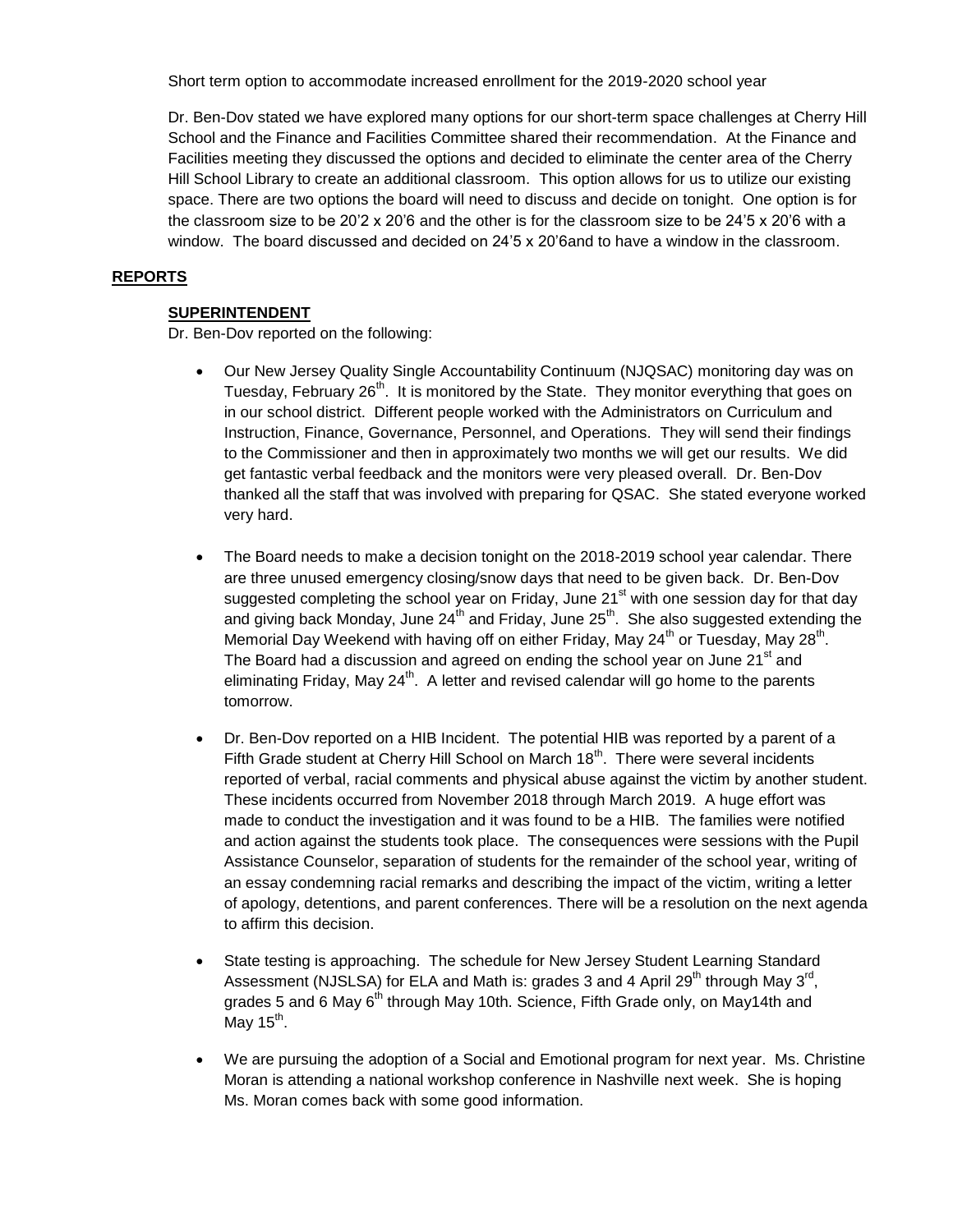## **PRINCIPAL**

Mrs. Heitman reported on the following:

- Cherry Hill School had a very successful Family Carnival Night on March  $7<sup>th</sup>$ . We had a great attendance with106 guests visiting. There were many games created by our CREATE students that evening.
- Parent/Teacher Conferences were well attended
- ACCESS testing for ESL students is going well
- The Sixth Grade had a Health Fair on Friday, March 15<sup>th</sup> with wellness activities, sun safety, circuit fitness, and hands (only) CPR
- A few teachers had CPR training in both schools
- NBC had a Penguin Assembly on Tuesday, March 26th. The kids had a blast and enjoyed learning about penguins
- April is Autism Awareness month and the schools have some activities planned
- The Cherry Hill School Tricky Tray will be held on April 4th at the Edgewood Country Club

# **BOARD SECRETARY**

Mrs. Napolitano reported on the following:

- Mrs. Napolitano read a thank you card from Judy Albrizio thanking the Board Members for a lovely evening and beautiful bouquet of flowers for her retirement.
- There is a motion on tonight's agenda to approve the Emergency Notification System and the Paging System for the District.
- Our QSAC visit went well yesterday. We are waiting for the final report.

# **PRESIDENT**

- Mr. Herbst stated it was great to see so many students here tonight at the Board of Education meeting. He congratulated all the students that were selected for the Student Board Meeting and asked each to introduce themselves.
- The Board Retreat will be on June15th. We are planning and discussing topics, location, and trainings.

# **COMMITTEES**

- Ms. Dansky spoke about the Finance and Facilities meeting that took place on March 19th. She stated they discussed the proposed offer from Mr. DiCara to prepare a facility condition assessment of the buildings.
- Ms. Brown spoke about the Curriculum and Instruction meeting that took place tonight before the board meeting. They discussed QSAC, Instructional Rounds, River Edge Academy for Learning, and STEAM. Ms. Brown was very pleased with the reports that were presented.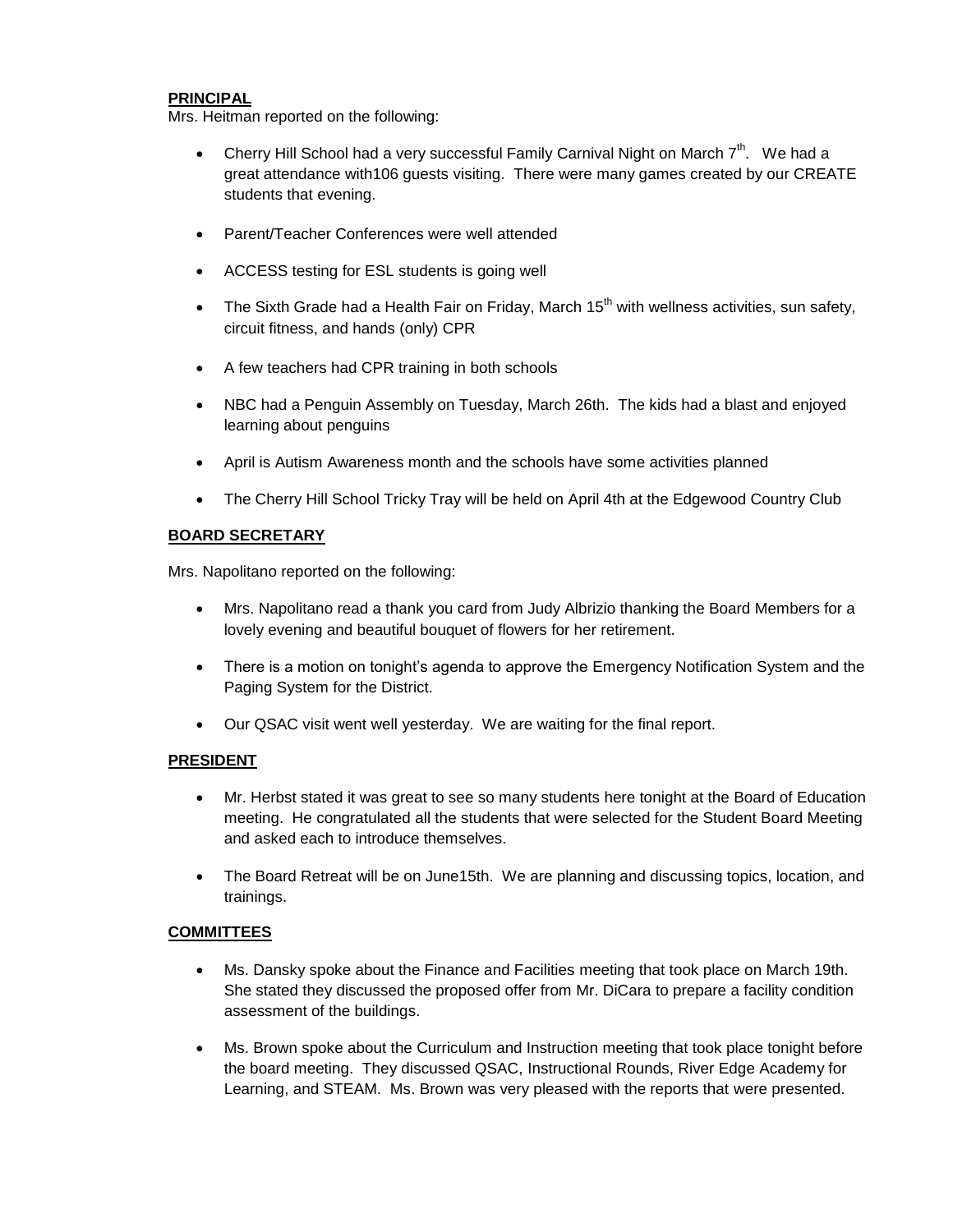## **A. ADMINISTRATION/POLICY**

**1**. That the Board of Education approve the Minutes of March 13, 2019.

Motion by Ms. Brown Seconded by Ms. Doyle

Ayes: Ms. Brown, Ms. Dansky, Ms. Doyle, Ms. Kang, Mr. Sim, Mr. Herbst Nays: None, Abstained Mrs. Myers

**2**. That the Board of Education approve the Revised River Edge Elementary School Calendar for the 2018-2019 school year.

Motion by Ms. Doyle Seconded by Mrs. Myers

Ayes: Ms. Brown, Ms. Dansky, Ms. Doyle, Ms. Kang, Mrs. Myers, Mr. Sim, Mr. Herbst Nays: None

| <b>School</b>      | Grade | <b>Destination</b>                                       | Cost to<br><b>District</b> |
|--------------------|-------|----------------------------------------------------------|----------------------------|
| <b>Cherry Hill</b> | 5     | Bear Mountain Trailside<br>Zoo<br>Stony Point, NY        | \$600.00                   |
| Roosevelt          | 5     | <b>Bear Mountain Trailside</b><br>Zoo<br>Stony Point, NY | \$600.00                   |

**3**. That the Board of Education approve the following class trips:

Motion by Mrs. Myers Seconded by Ms. Kang

Ayes: Ms. Brown, Ms. Dansky, Ms. Doyle, Ms. Kang, Mrs. Myers, Mr. Sim, Mr. Herbst Nays: None

### **B**. **CURRICULUM/EDUCATION** - None

## **C**. **BUILDING & GROUNDS**

- **1**. Whereas, the River Edge Board of Education award the contract for the Emergency Notification System ESCNJ Bid Contract #18/19-16 to Eastern Datacomm in the amount of \$49,809.44 for Cherry Hill, New Bridge Center and Roosevelt Schools.
- **2**. Whereas, the River Edge Board of Education award the contract for the Paging System ESCNJ Bid Contract #18/19-16 to Eastern Datacomm in the amount of \$65,840.00 for Cherry Hill, New Bridge Center and Roosevelt Schools.
- **3**. That the Board of Education approve the appropriation of 2018-2019 increased state aid in the amount of \$3,450.00 to 9-11-000-262-420 Maintenance Services.
- **4**. That the Board of Education approve the appropriation of 2018-2019 increased state aid in the amount of \$26,708.67 to 9-12-000-260-730 Building and Grounds Equipment.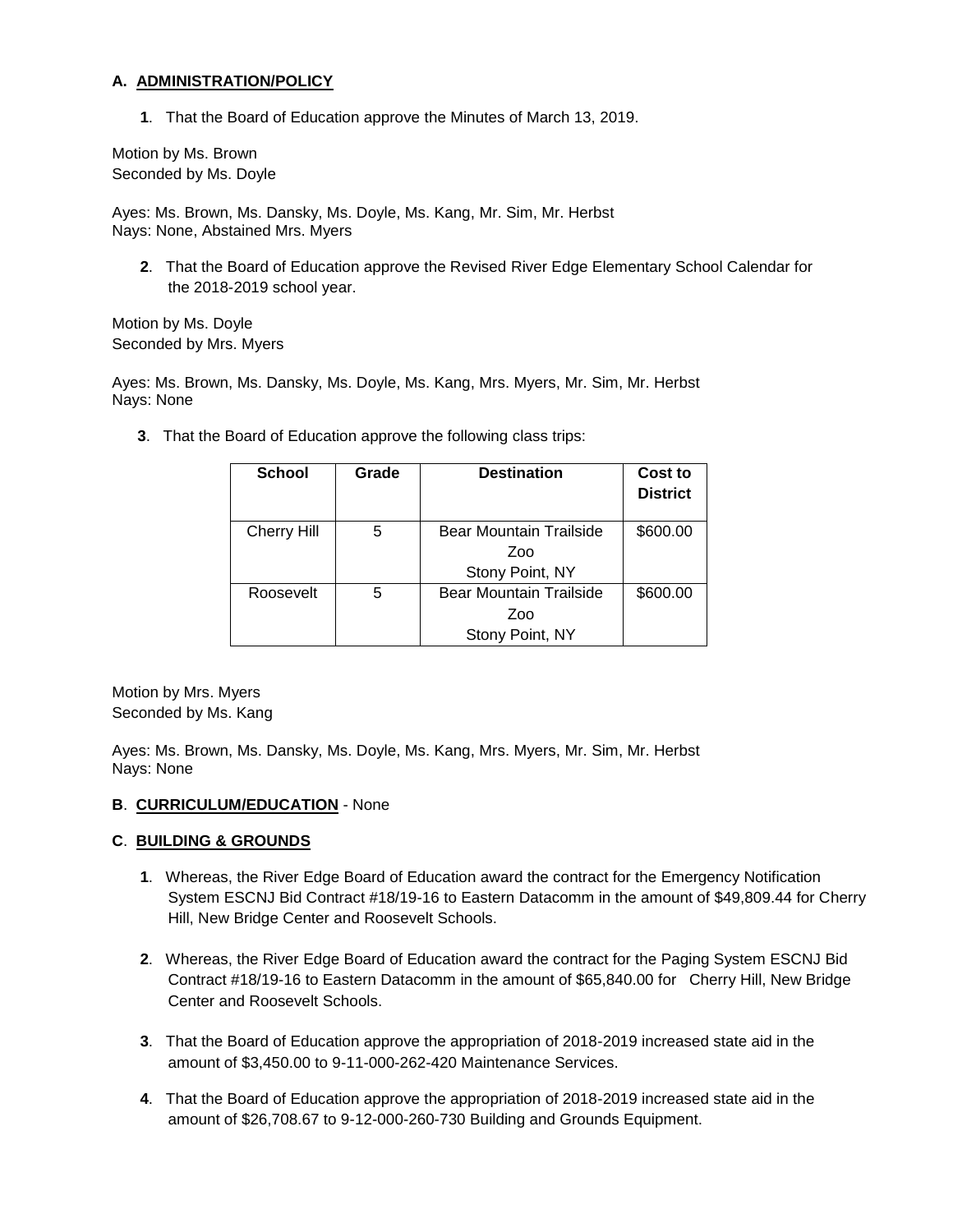Motion by Ms. Kang Seconded by Ms. Dansky

Ayes: Ms. Brown, Ms. Dansky, Ms. Doyle, Ms. Kang, Mrs. Myers, Mr. Sim, Mr. Herbst Nays: None

**5**. That the Board of Education approve to go out to quote for the proposed Option 2 (with window) Media Center Renovation at Cherry Hill School prepared by DiCara/Rubino Architects.

Motion by Ms. Dansky Seconded by Mr. Sim

Ayes: Ms. Brown, Ms. Dansky, Ms. Doyle, Ms. Kang, Mrs. Myers, Mr. Sim, Mr. Herbst Nays: None

### **D**. **FINANCE/GRANTS/GIFTS**

- **1**. That the Board of Education approve the bills & claims dated March 2019 totaling \$556,426.25 including checks #41998 through #42087. Payrolls dated February 15, 2019 and February 28, 2019, totaling \$1,189,985.29 issued therefore, a copy of such warrants list be attached as part of these minutes. (Addendum)
- **2**. That the Board of Education approve the Budget Transfers for the school year 2018-2019 as of January 31, 2019. (Addendum)
- **3**. That the River Edge Board of Education approve the Secretary's and Treasurer's Reports for the period ending January 31, 2019.

Further, we certify that as of January 31, 2019 after review of the secretary's monthly financial reports (appropriations section) and upon consultation with the appropriate district officials, to the best of our knowledge no major account or fund has been over expended in violation of N.J.A.C. 6A:23-2.11 and that sufficient funds are available to meet the districts financial obligation for the remainder of the fiscal year. (Addendum)

- **4**. That the Board of Education approve the Budget Transfers for the school year 2018-2019 as of February 28, 2019. (Addendum)
- **5**. That the River Edge Board of Education approve the Secretary's and Treasurer's Reports for the period ending February 28, 2019.

Further, we certify that as of February 28, 2019 after review of the secretary's monthly financial reports (appropriations section) and upon consultation with the appropriate district officials, to the best of our knowledge no major account or fund has been over expended in violation of N.J.A.C. 6A:23- 2.11 and that sufficient funds are available to meet the districts financial obligation for the remainder of the fiscal year. (Addendum)

Motion by Mr. Sim Seconded by Ms. Brown

Ayes: Ms. Brown, Ms. Dansky, Ms. Doyle, Ms. Kang, Mrs. Myers, Mr. Sim, Mr. Herbst Nays: None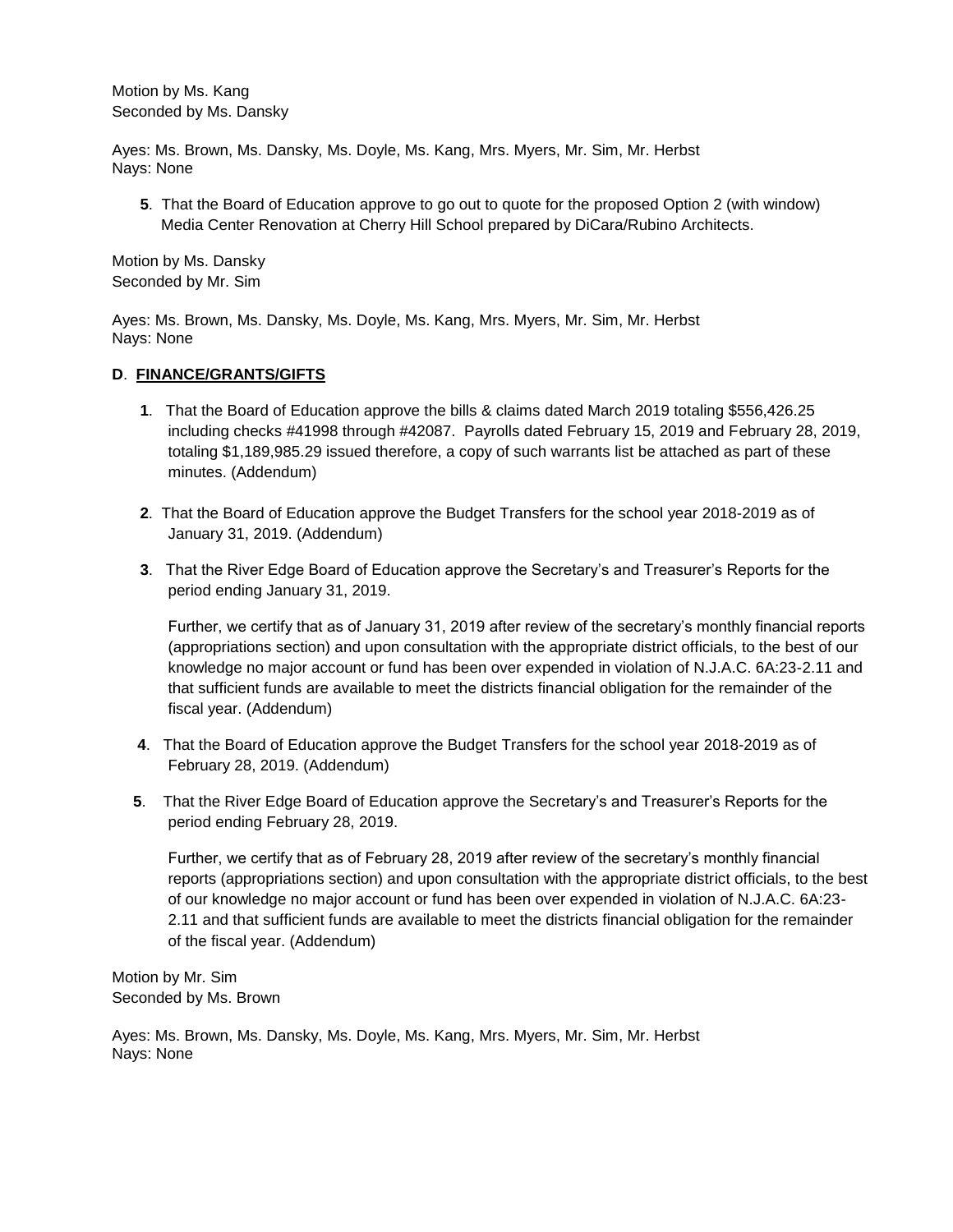# **E**. **PERSONNEL**

**1**. That the Board of Education approve the following teachers for the Cycle IV of the Post Dismissal Instructional Academy for the 2018-2019 School Year at the REBOE/REEA CBA hourly rate:

| <b>Cherry Hill</b> | <b>Roosevelt</b>   |
|--------------------|--------------------|
| Caitlin Callahan   | Cassandra McGovern |
| Rebecca DelPriore  | Alexandra McNeil   |
| Noy Frasciello     | <b>Wendy Otis</b>  |
| Katie O'Reilly     | Colleen Poole      |
| Andrea Siclari     | Lauren Proda       |
|                    |                    |

- **2**. That the Board of Education, with the recommendation of the Superintendent approve Heather Alonso-Utsch as a Substitute Teacher for the 2018-2019 school year.
- **3**. That the Board of Education accept, with regret, the resignation of Zheni Orellana, Part-time Instructional Aide/Lunch Aide, effective March 29, 2019.
- **4**. That the Board of Education accept, with regret, the resignation of Janice Hubbard, Transportation Coordination at Region V as of June 28, 2019 (Addendum)
- **5**. That the Board of Education accept, with regret, the resignation of Wendy Cassidy, Special Education Teacher, effective June 25, 2019.
- **6**. That the Board of Education, with the recommendation of the Superintendent approve a Maternity/Disability leave of absence for Ashley Clark to commence on or about June 10, 2019 through June 30, 2019, followed by a Federal/State Family leave of absence to commence on or about September 1, 2019 through November 22, 2019 and to continue with a Child Care leave of absence through June 30, 2020.

Motion by Ms. Brown Seconded by Ms. Doyle

Ayes: Ms. Brown, Ms. Dansky, Ms. Doyle, Ms. Kang, Mrs. Myers, Mr. Sim, Mr. Herbst Nays: None

#### **F**. **RIVER EDGE SPECIAL EDUCATION** - None

# **G**. **REGION V ADMINISTRATION & TRANSPORTATION**

- **1**. That the Board of Education approve the bills & claims dated March 2019 totaling \$1,061,705.89 including checks #71634 through #71795.
- **2**. That the Board of Education approve the following Quote Contracts for the 2018-2019 school year:

| Route # | Transporter         | l Per Diem |
|---------|---------------------|------------|
| 2726    | Honor Ridge Academy | \$380.00   |

**3**. That the Board of Education approve the 2018-2019 Jointure Transportation Agreement between Region V (Host) and Stanhope Board of Education. (Joiner)